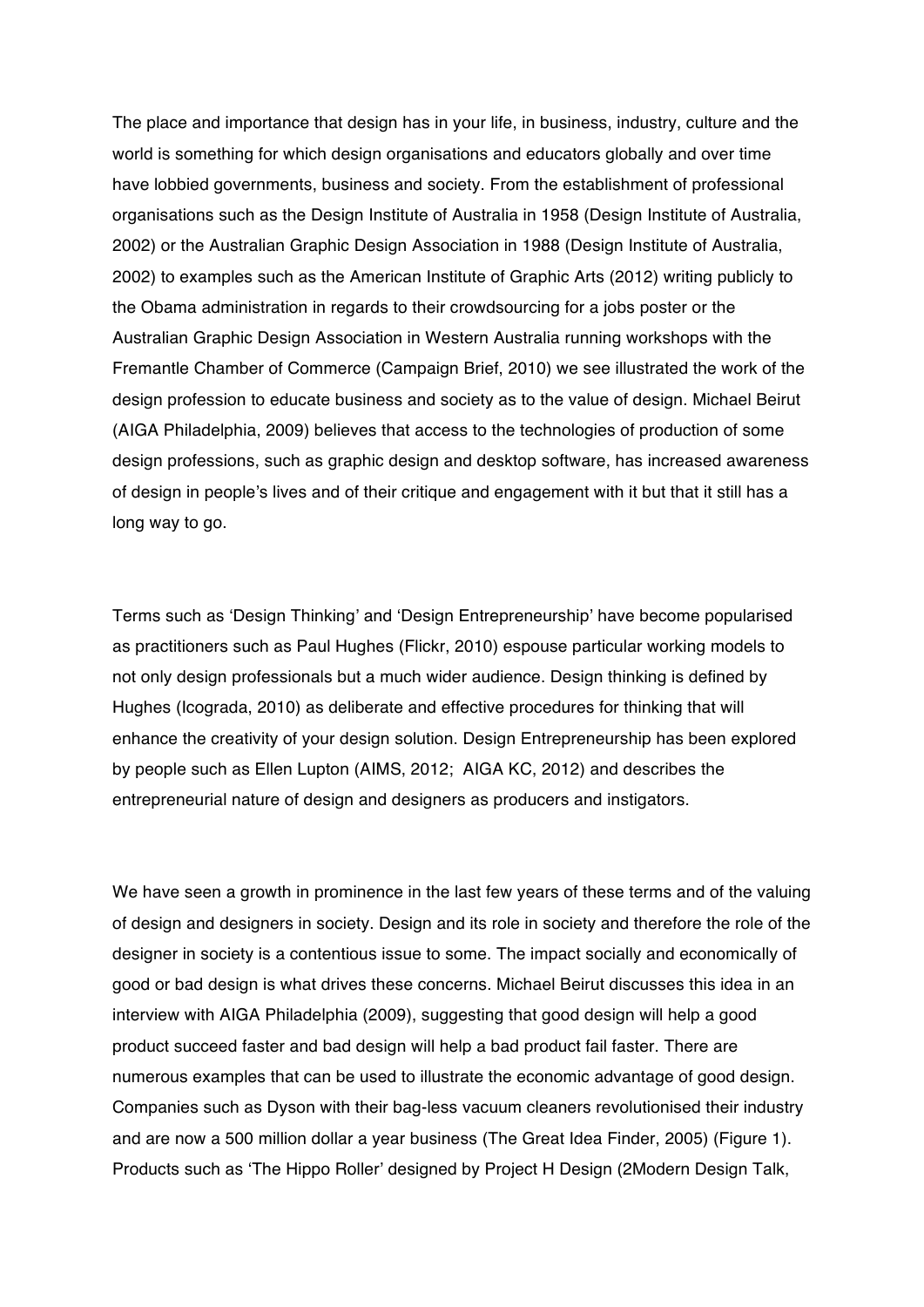2009) take on social and economic concerns by improving the living conditions of those in third world conditions (Figure 2).



Figure 1: *Dyson Vacuum Cleaner*, (Dyson Vacuum Cleaner, n.d.)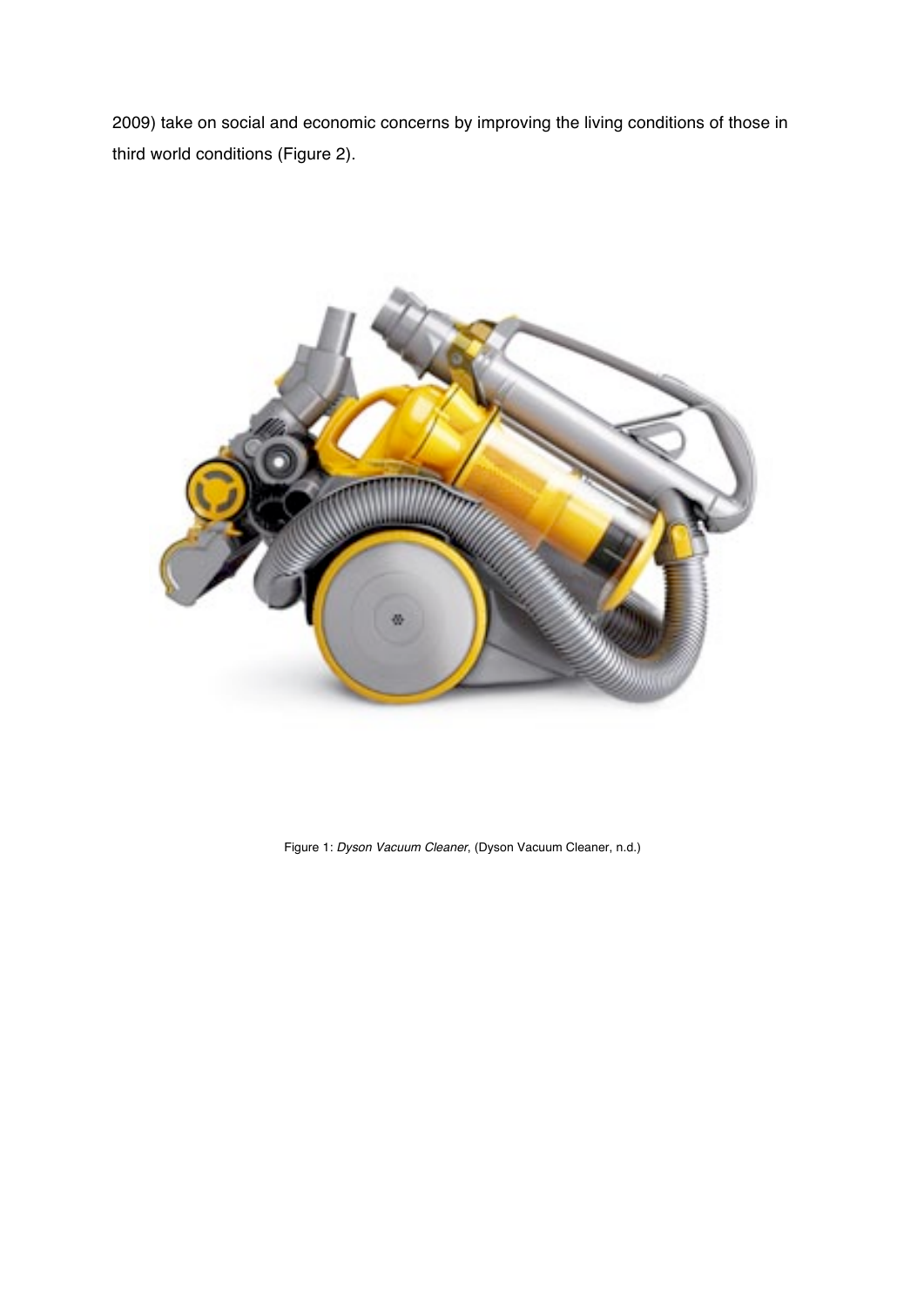

Figure 2: *The Hippo Roller* designed by Project H Design (2Modern Design Talk, 2009)

The power and decision making roles lie with different parties in each alternative model of the design process. Students, Designers and Design Educators may have an idea of where and how they interact in the process of designing something, however it can often be a surprise to them to come across large tracts of society that work to different models that prioritise design and designers differently. An example of this is Masters student Oyn's City Branding project (Wahyurini, 2012) where she has one model that involves the designer throughout the branding process and another where the designer is relegated to a discrete part of the branding process. Her discussion of both approaches to a branding project in the textbook she is developing led to the developer of one of the models taking umbrage with her discussion of the relative merits of the models and her preference for the model that prioritised the role of the designer. All of the models are legitimate and work, however modern design mantras dictate the designers and their ideas are involved throughout the design process (Howard & Melles, 2011) whereas some of the alternative models may see design as a discrete component in the process. As with all models the reality is more often a mix of many varied models and as such educators like Oyn endeavour to expose their students to a variety of thoughts, methods and approaches. One interesting thing is that the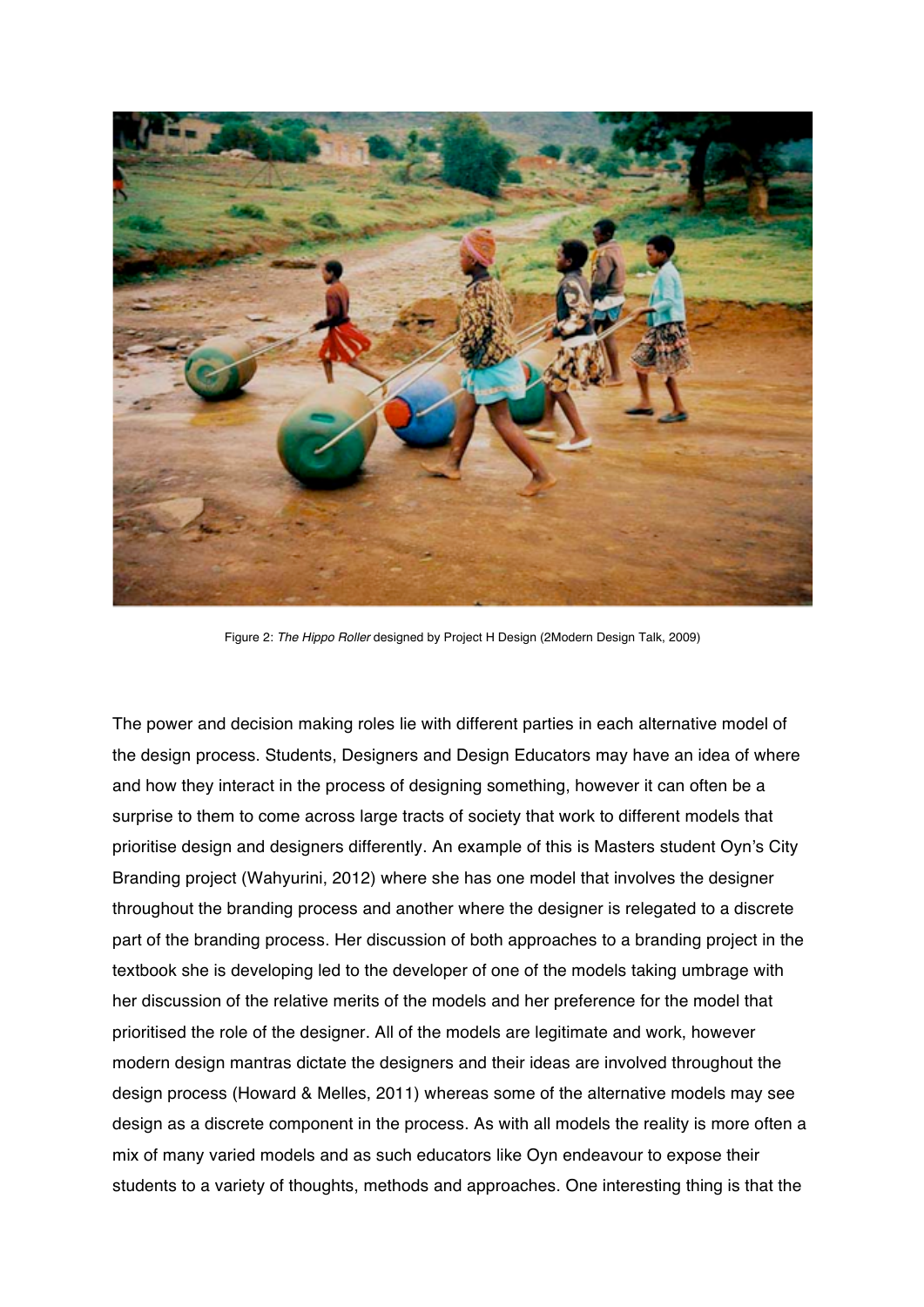differing models mirror the traditional distinction between the 'suits and the creatives' in the creative industries (Hughes, 2006).

The position an educator or institution takes in prioritising particular technical or theoretical approaches has a massive impact on what students take away from their education and how they approach employment. Design viewed as a form of 'decoration' or 'self-expression' or 'artistic expression' fulfils a cultural role in society (Kawamura, 2004). An example of design having a high art cultural context and an everyday social communication function is that of fashion (Davis, 1992). Designers determine largely what is available to consumers and therefore influence the purchase decisions and choices people have when it comes to buying products that are utilised to construct one's identity. There is a need to encourage design students to look at their projects and to contextualise them in regards to their place in time or society as well as to recognise the needs and desires of society. To look outwards and see how others have dealt with and faced designing and then take this on board within their own practice. Design as a form of persuasion or a tool that can improve situations or circumstances is the positioning of the graphic design and creative advertising major at Curtin University (Curtin University, 2012). Sunley *et al.* (2008, p.677) talk about Lash and Urry's description of the increased aestheticisation of products and consumption and the impact this has had on the rise of the importance placed on design economically and socially. This has had the effect of increasing enrolments in communication design courses (Australia Education, n.d.), leading to the need for more qualified educators.

In a University environment there is a variety of core skill sets that need to be addressed. These are things such as academic skills, industry skills and interpersonal skills. Academic skills are those particular to a University environment, however they can be transferrable to the professional setting if contextualised correctly by the educator. An example of that would be referencing of research and its correlation with intellectual property laws (Curtin, 2012; Wrays, n.d.).

Design is a broad and varied discipline housing many sub-disciplines within it. When you look at the variety of design courses offered across the higher education sector you find course descriptors such as '3D Design, Creative Advertising and Graphic Design,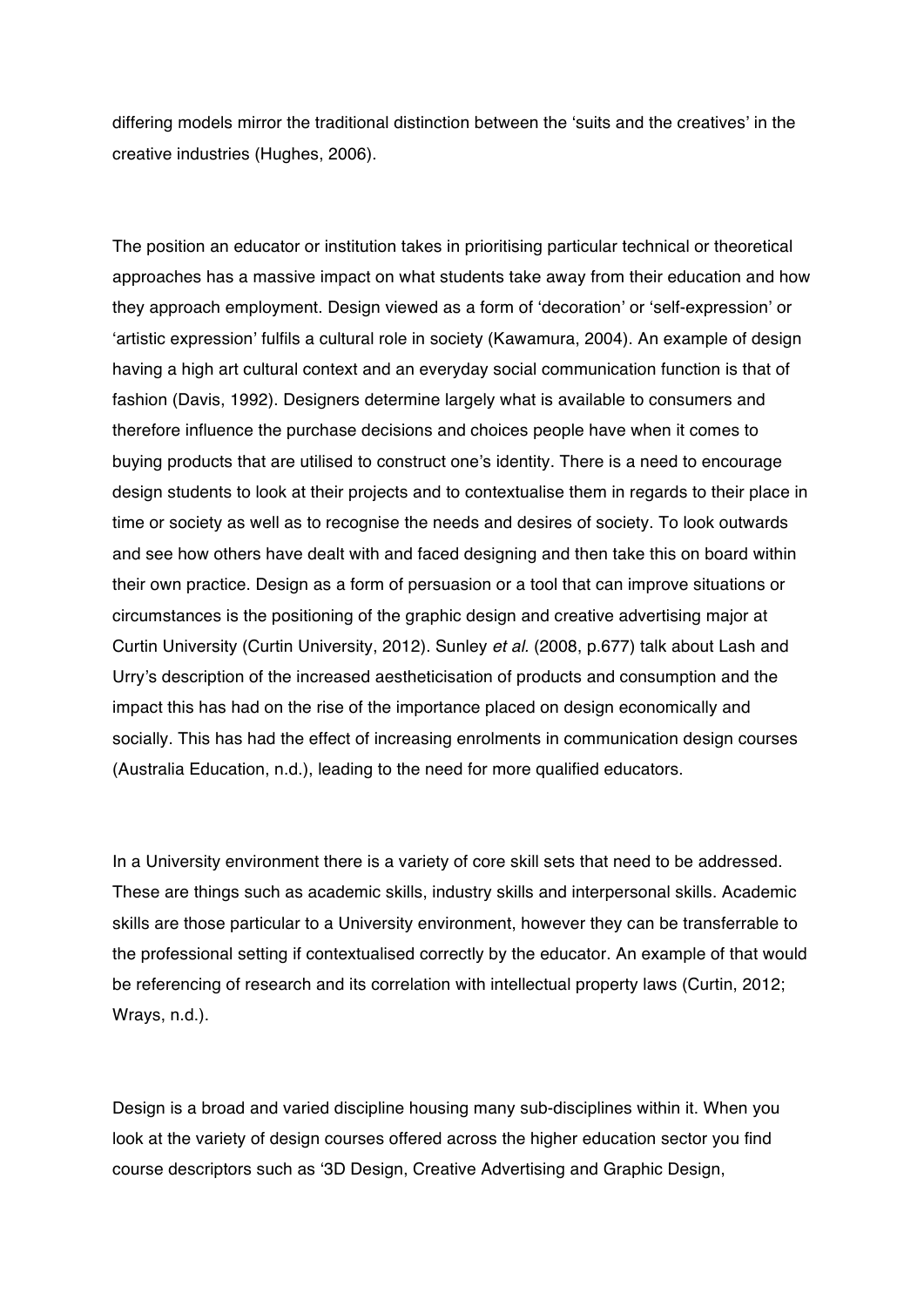Communication Design, Design, Fashion and Photography' (Curtin & RMIT, 2012). These courses do not necessarily align skill wise exactly with professions, although they are attempting to do so in order to mirror particular skill sets specific to particular industries. The shared basis of these professions is the theory that sits behind them; visualisation skills; interpersonal skills; and basic technological skills that help practitioners to express their ideas. Industry skills, computer programs, technological skill sets and an understanding of technology in their industry, as de Raadt, Watson and Toleman (2003, p.5) state can be easily judged and compared by both potential employers and students. Students should have access to staff with these skill sets. However as in industry not everyone involved in a design job will have exactly the same skill sets. It is through an understanding, as Ambrose and Harris (2009) put forward, that designers can play a multitude of roles in a variety of 'environments and company structures' that students can comprehend how fully realised designs are achieved through team work. It is important to realise however that although the mastery and understanding of technological skills is invaluable (McCade, n.d.), these will date and the ability to be a lifelong learner is, in this regard, more important.

The fact that most students of design courses are transitioning from high school into the workforce means that they are at a time in their life where they are still developing their interpersonal skills (The Good Universities Guide, 2012). Andrew Norton (2012) suggests that Australian employers value interpersonal and communication skills and this is closely aligned with what is desirable in a design graduate. Ellen Lupton (2010) talks about the importance of interpersonal skills and of strong communication skills particularly with regard to reading and writing and verbal communication, as well as general self-confidence, in order to be an effective and successful designer.

Study units, even entire courses, have been designed to address the historical, cultural and social issues surrounding the design profession in order to ensure that particular skill sets, knowledge bases or opportunities are imparted to students. Units such as Design in Context 192 (Curtin, 2010) in the pre c.2010 curriculum at Curtin encompassed social and environmental issues surrounding design, addressing it in a written form. There are other units such as Image Design Culture (Curtin, 2012) that explore identity and subcultural issues, contextualising them in the students' practice through visual research and image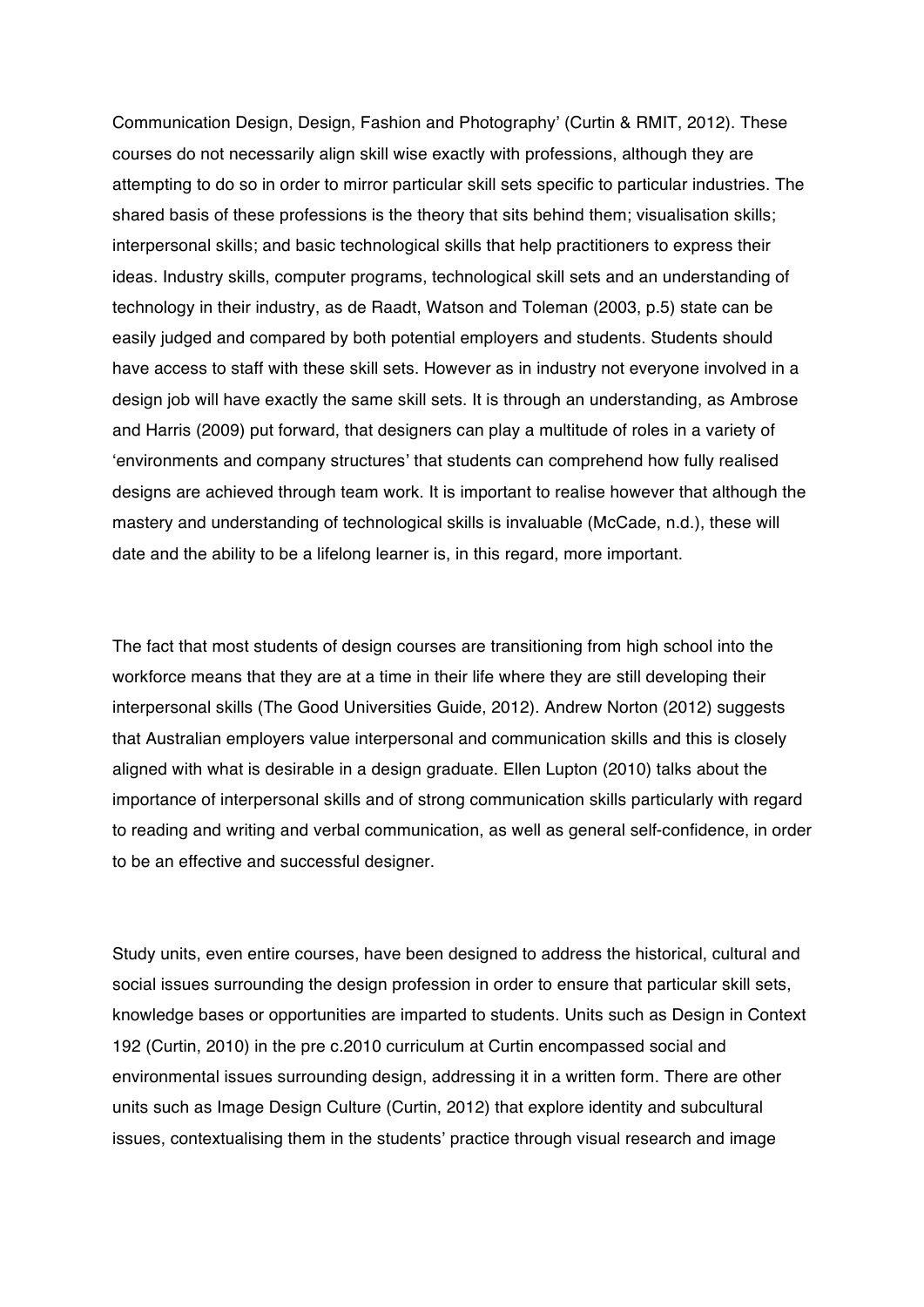production. Some units allow for more technical interactions with the profession, for example, Image Design 272 (Curtin, 2012a) allows for an interaction with the print Industry.

Joseph McCade (n.d.) discusses design education and the fact that the gap between aesthetic production of a design and the translation of this into real world production is a production gap that requires knowledge beyond the classroom or academia. It requires staff that not only have industry experience but also the ability to communicate that the real world production aspect of design requires proactive problem solving as the technology and the methods of design production are constantly changing and updating. This means they have to proactively engage industry and students in order to enrich their experiences in this aspect of their education. Programs such as Work Integrated Learning (WIL) (QUT, 2008) have been instigated, researched and explored in order to cater to this need.

Embedding theory and practice into units and curriculum goes some way to improving the teaching mix, however it isn't the only piece of the puzzle. Having a teaching staff that is made up of people with a mixture of both academic and professional skills is another crucial piece of the puzzle (Manchester, n.d.). With either academic or industry experience, or ideally both, all you need to add into the mix is an education skill set. Design tutors and staff are often Honours or Postgraduate students, often lacking professional experience or teaching qualifications and therefore possess no experience beyond their own educational experiences. Educators such as these have a responsibility, as do those who employ them, to ensure that they 'skill-up' in the areas where they are lacking. The opportunity for educators to undertake meaningful professional development needs to be embraced by all stakeholders and is widely supported in literature across education systems (Association for Middle Level Education, 2004). Taking on board feedback from peers, educators and experts is essential in maintaining quality delivery of information to students and the competency of tutors to manage a class and help students to learn effectively.

Proactively utilising student projects as they bring them in to class for feedback allows both the educator and the student to explore economic, production, social, historical, environmental and a raft of other issues. Utilising 'practical work' as a teaching methodology in the classroom is an invaluable skill to develop. Practical work is defined by Millar (2004)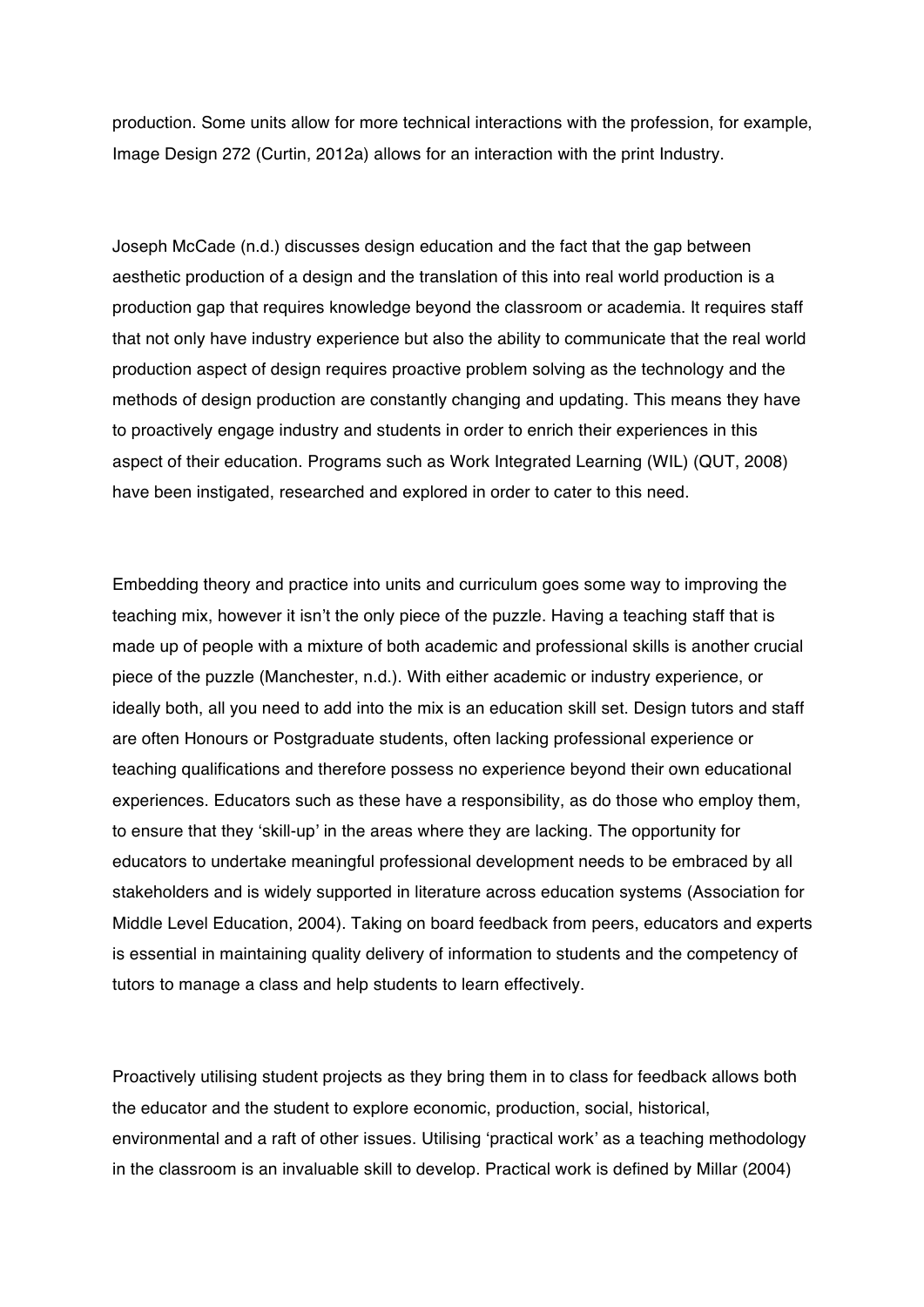as 'any teaching and learning activity which involves at some point the students in observing or manipulating real objects and materials'. The educator needs to have some skill or mastery of 'active learning' (Meyers & Jones, 1993) classroom techniques. This will help ensure the students have an interactive, student-centred environment rather than a teachercentred one. Techniques that engender student participation, such as questioning of students in the feedback session, and an ability to draw knowledge from the group are things that need to be learnt and practised in order to deliver the best possible experience for students. An educator needs to have a multitude of skills and a repertoire of teaching techniques. For example, if an educator needs to deal with overly dominant students, they may utilise methods such as the paper clip technique where every class member gets 5-6 paperclips, or other tokens that represent units of participation, indicating both the maximum and minimum levels of contribution required of them. (USciences, 2011).

The competing demands of the different schools of thought on the role of the designer and the impact this has on the education of designers and the design educators themselves will continue. Those with an interest in being engaged in design and design education need to actively engage and drive how they would like to see the design education landscape evolve. The need for design educators to actively demonstrate all the elements discussed in this paper is a challenge, however it is achievable with appropriate support from the institutions that rely on the reputation of the quality of their courses.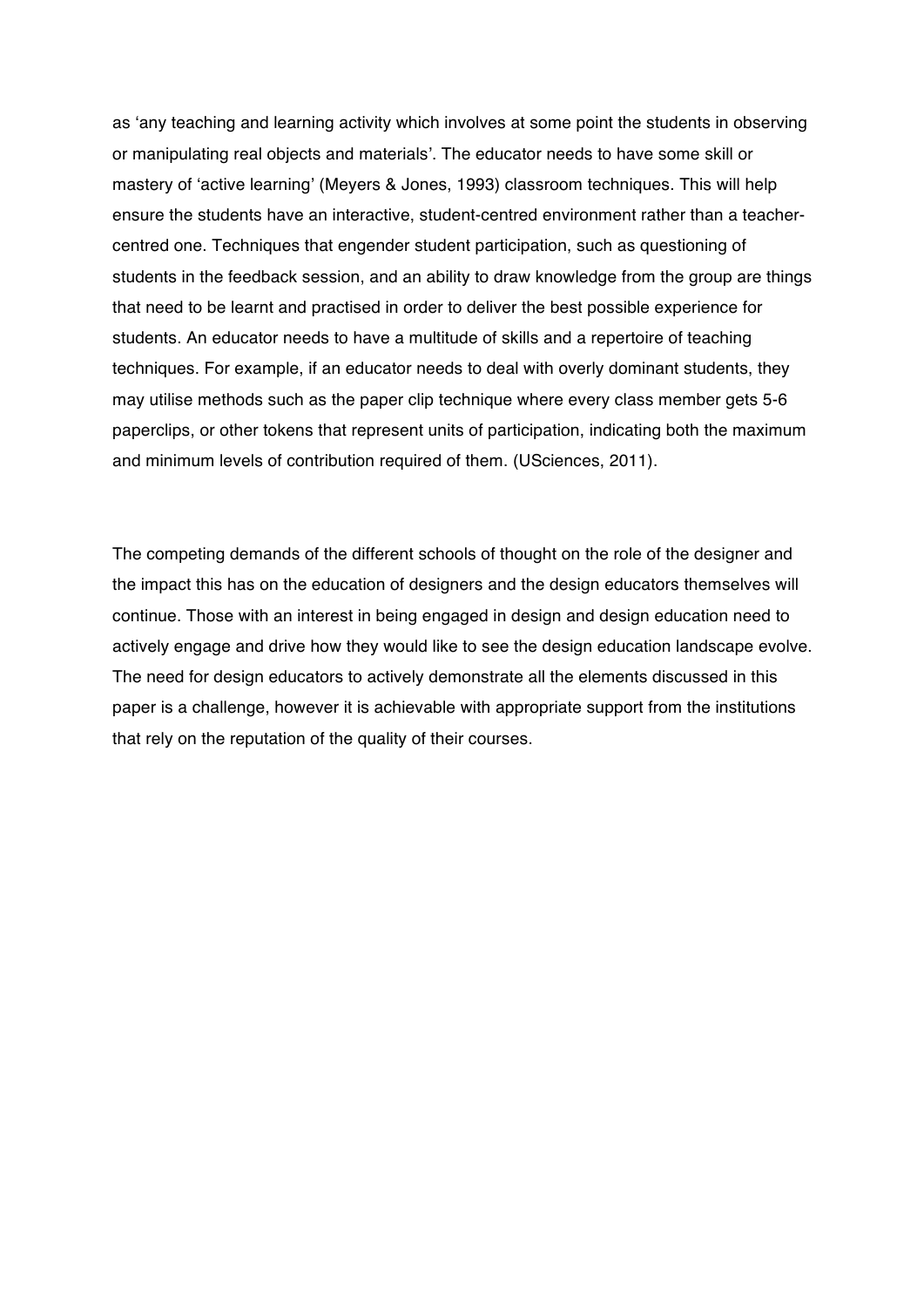## **Bibliography**

- 2MODERN DESIGN TALK (2009) Design Can Save the World, http://2modern.blogs.com/2modern/2009/12/page/2/
- AMERICAN INSTITUTE OF GRAPHIC ARTS (2012) AIGA urges the Obama 2012 campaign to reconsider its jobs poster contest, http://www.aiga.org/aiga-urges-the-obama-2012 campaign-to-reconsider-its-jobs-poster-contest/
- ASSOCIATION FOR MIDDLE LEVEL EDUCATION (2004) Professional Development for Teachers, http://www.amle.org/research/researchsummaries/summary22/tabid/249/default.aspx
- AIGA KC (2012) AIGA KC invites you to a conversation with Ellen Lupton, curator of contemporary design at the Smithsonian's Cooper-Hewitt, National Design Museum, http://www.aigakc.org/events/2012/03/71343454
- AIGA PHILADELPHIA (2009) Michael Beirut Discusses Design's Rising Status with AIGA Philly, http://aigaphilly.org/features/interviews/2009/michael-bierut-discusses-designsrising-status-aiga-philly
- AIGA PHILADELPHIA (2010) Is There Anything Dumber than Dumb Quotes? http://aigaphilly.org/features/interviews/2010/there-anything-dumber-dumb-quotes
- AIMS (2012) Lecture by Ellen Lupton Welcome to Busytown: A Curators take on Design and Life, http://aims.muohio.edu/2012/03/19/lecture-by-ellen-lupton-welcome-tobusytown-a-curators-take-on-design-and-life/
- AUSTRALIA EDUCATION (n.d.) Study Design, http://www.australiangraduate.com/design.htm
- CAMPAIGN BRIEF (2010) Designing Your Bottom Line, http://www.campaignbrief.com/wa/2010/06/agda-presents-designing-your-b.html
- CURTIN UNIVERSITY (2012) Academic Integrity, http://academicintegrity.curtin.edu.au/home/
- CURTIN UNIVERSITY (2010) Courses Handbook 2010, http://archive.handbook.curtin.edu.au/october2010/units/10/10005.html
- CURTIN UNIVERSITY (2012) Courses Handbook 2012, http://find.curtin.edu.au/index.cfm?q=design

DAVIS, F. (1992) Fashion, Culture and Identity, http://books.google.com.au/books?hl=en&lr=&id=p-KvoXTYtVoC&oi=fnd&pg=PR9&dq=fashion+as+culture&ots=1kjCXZcREA&sig=Xt4y4a aCnkgbWvmuR2xMcezibuo#v=onepage&q=fashion%20as%20culture&f=false

- DE RAADT, M., WATSON, R. & TOLEMAN, M. (2003) Language Tug-Of-War: Industry Demand and Academic Choice, *ACE '03: Proceedings Of The Fifth Australasian Conference On Computing Education*, 20(20)
- DESIGN INSTITUTE OF AUSTRALIA (2002) History of the Design Industry in Australia, http://www.dia.org.au/index.cfm?id=115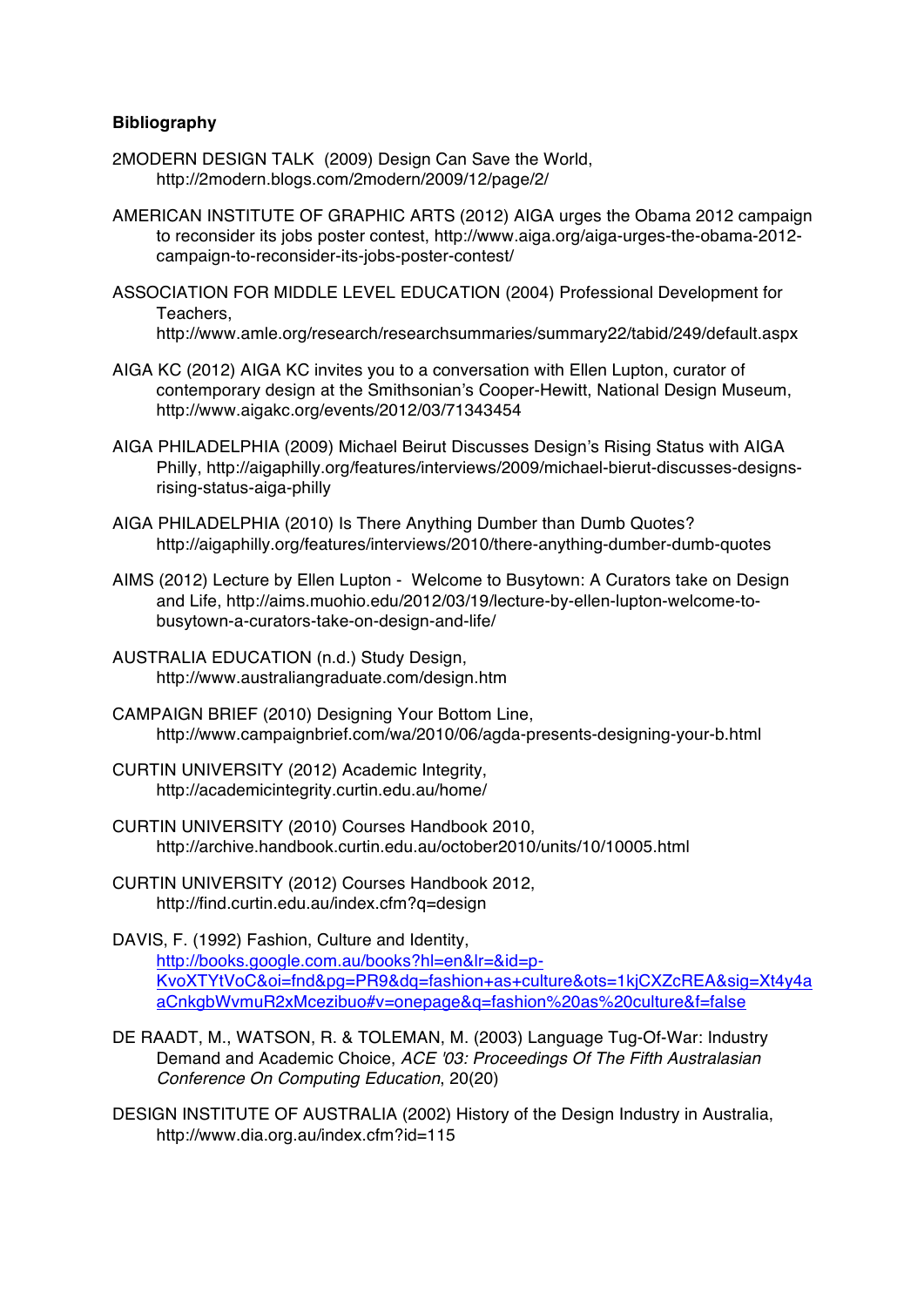- DYSONVACUUMCLEANER.NET. (n.d.) James Dyson on Creating a Vacuum that Actually, Well, Sucks, http://www.dysonvacuumcleaner.net/
- FLICKR, (2007) Notebook 1: Paul Hughes and Design Thinking, http://www.flickr.com/photos/paulhughes/sets/72157603312387650/
- HOWARD, Z., & MELLES, G. (2011) Beyond Designing: roles of the designer in complex design projects, http://qut.academia.edu/ZaanaHoward/Papers/1302235/Beyond\_designing\_roles\_of\_t he\_designer\_in\_complex\_design\_projects
- HUGHES, B. (2006) Suits and Creatives: Managerial control, the expropriation of fun, and the manufacture of consent, http://www.dustormagic.net/Papers/SuitsAndCreatives.html
- ICOGRADA (2010) Paul Hughes, http://designweekbrisbane.com/?q=paul-hughes.html
- KAWAMURA, Y. (2004) Sociological Discourse and Empirical Studies of Fashion, *The Berg Fashion Library*, http://www.bergfashionlibrary.com/view/FASHOLOGY/chapter-FASHOLOGY0004.xml
- MANCHESTER 1824 (n.d.) Essential skills and qualities of a successful academic, http://www.academiccareer.manchester.ac.uk/about/do/skills/
- MCCADE, J. (n.d.) Problem Solving: Much More Than Just Design, http://scholar.lib.vt.edu/ejournals/JTE/v2n1/pdf/mccade.pdf
- MEYERS, C. & JONES, T. (1993) Promoting Active Learning: Strategies for the College Classroom, http://eric.ed.gov/ERICWebPortal/search/detailmini.jsp?\_nfpb=true&\_&ERICExtSearch

\_SearchValue\_0=ED358757&ERICExtSearch\_SearchType\_0=no&accno=ED358757

- NORTON, A. (2012) When Courses Are Free Online, What's Left For Universities To Sell? http://grattan.edu.au/static/files/assets/826891d8/161\_norton\_oped\_conversation\_high ered.pdf
- QUT (2008) The Wil Report, http://eprints.qut.edu.au/44065/1/WIL-Report-grants-projectjan09.pdf
- THE GOOD UNIVERSITIES GUIDE (2012) Institution ratings, http://www.gooduniguide.com.au/ratings/compare/CURTIN?studyType=UG&state=WA &institutionName=curtin&actionSearch=Search
- THE GREAT IDEA FINDER. (2005) Dyson Vacuum Cleaner, http://www.ideafinder.com/history/inventions/dysonvac.htm
- USCIENCES (2011) Student Participation/Active Learning, http://www.usciences.edu/teaching/tips/spal.shtml#way
- WAHYURINI, O. (2012) *City Branding*, Masters Thesis, Curtin University.
- WILD, L. (n.d) Castles made of Sand, in M., Drenttel, W. & Heller, S. (eds), *Looking Closer 5*, Beirut, 152-160.